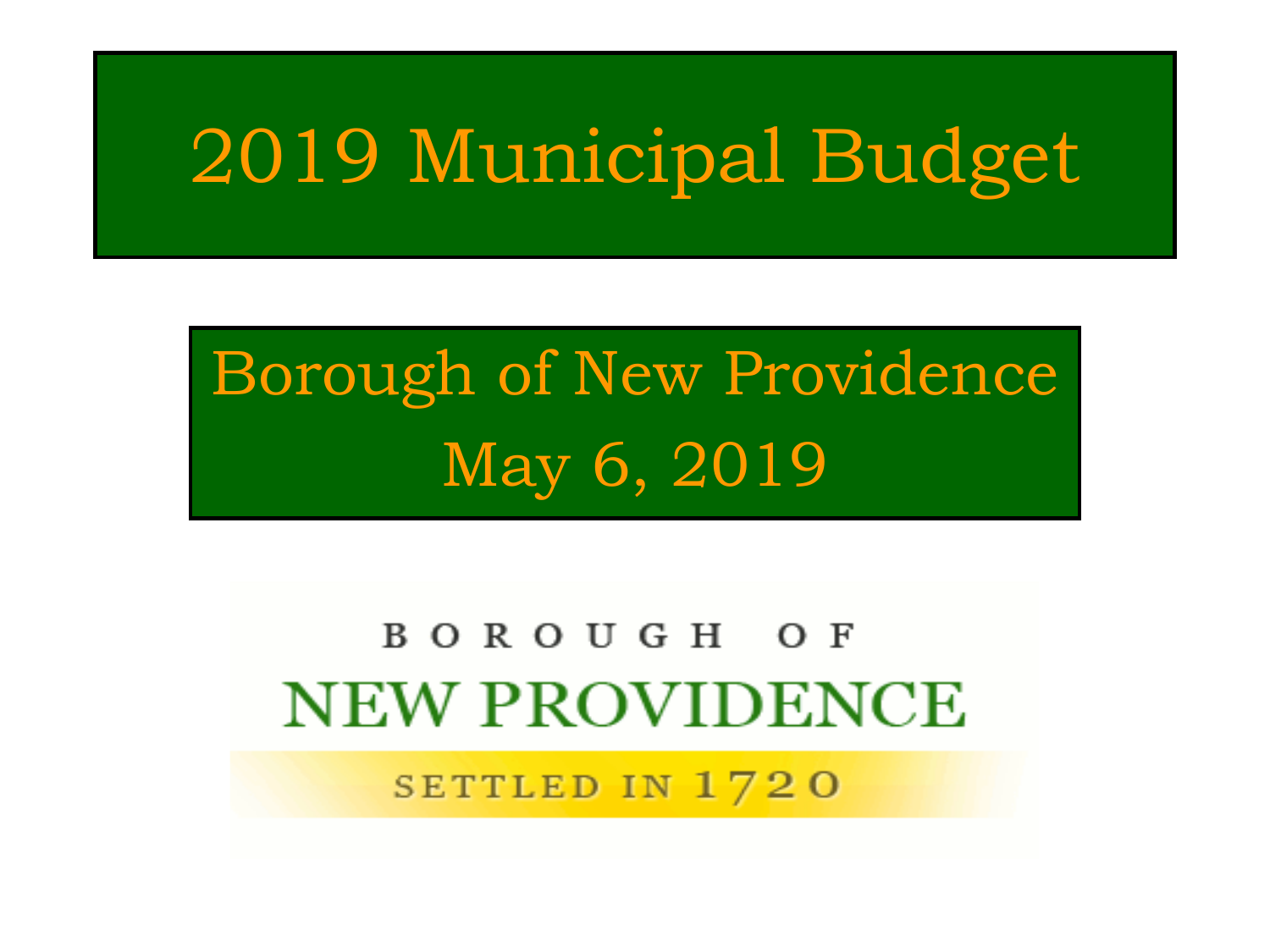#### **Overview**

- Owners of real property in New Providence pay real estate taxes based upon the assessed valuation of their property.
- $\triangleright$  Municipal governments collect the property tax for the benefit of three taxing entities;
	- **The Municipality** *The Mayor and Council control only this portion of your taxes.*
	- **Local Schools** *The school tax is determined by the Board of Education .*
	- **Union County** *The County budget is established by the County Freeholders.*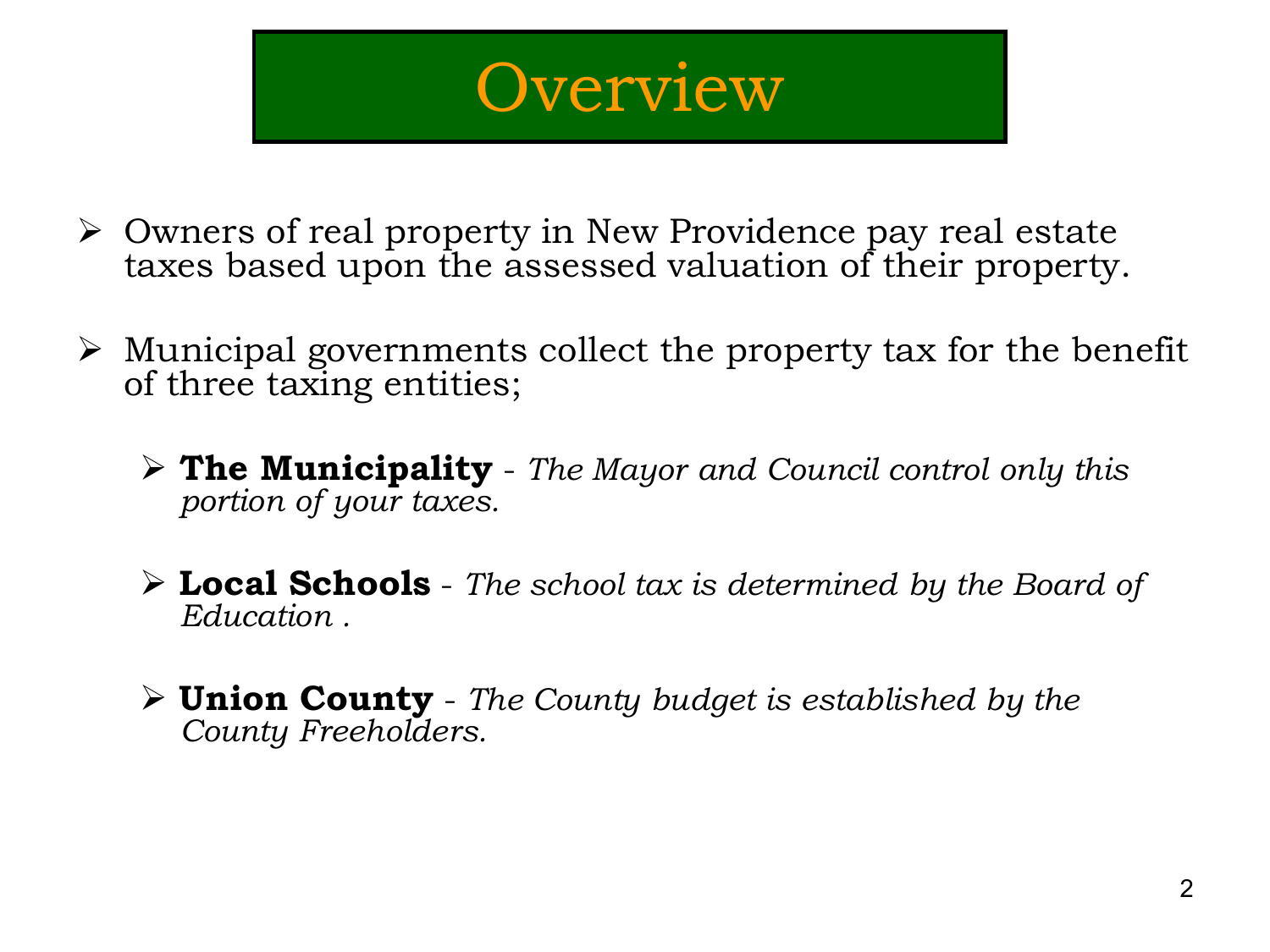#### Overview Continued

• The estimated 2019 breakdown of the total tax bill between the Municipal, County and Board of Education, based on the property tax on the average home is as follows:

| - Municipal               |                  | 19.79% \$2,737      |
|---------------------------|------------------|---------------------|
| - Municipal Open Space    | $.17\%$          | $\mathcal{L}$<br>23 |
| - Library                 | 1.35%            | \$187               |
| - Union County            |                  | 20.98% \$2,903      |
| - Union County Open Space | $.61\%$          | 85<br>$\mathcal{L}$ |
| - Board of Education      | 57.10%           | \$7,845             |
|                           | 100.00% \$13,835 |                     |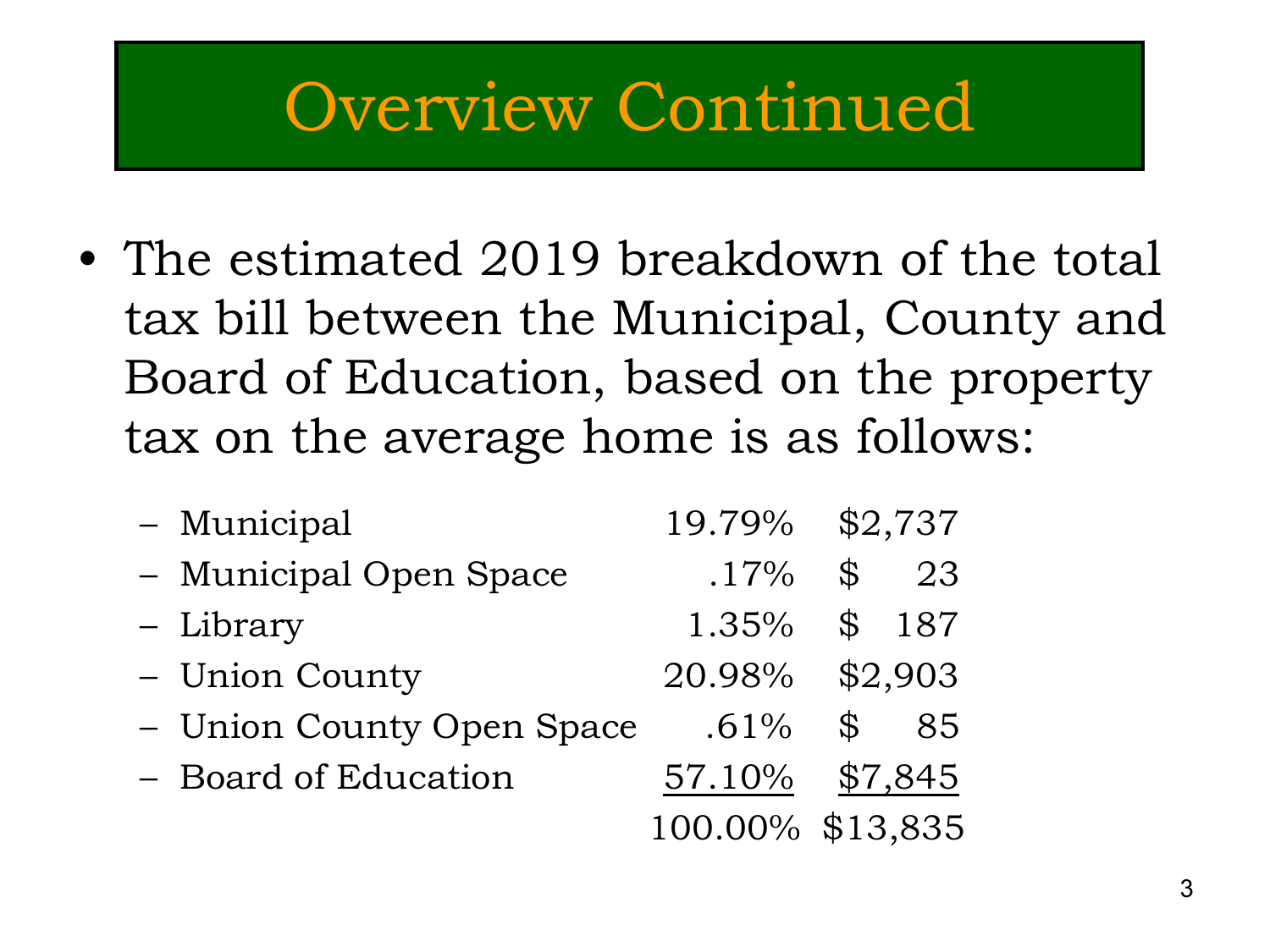## **Objectives**

- $\checkmark$  Maintain essential municipal services.
- $\checkmark$  Continue to seek out efficiencies to contain operating costs and overhead.
- $\checkmark$  Keep municipal tax increases within affordable limits.
- $\checkmark$  Seek grants wherever possible to fund operations and capital improvements.
- $\checkmark$  Assure 2019 budget provides foundation for future budgets.
- $\checkmark$  Assure adequate funding levels of reserve accounts for Tax Appeals, Snow Removal & Insurance.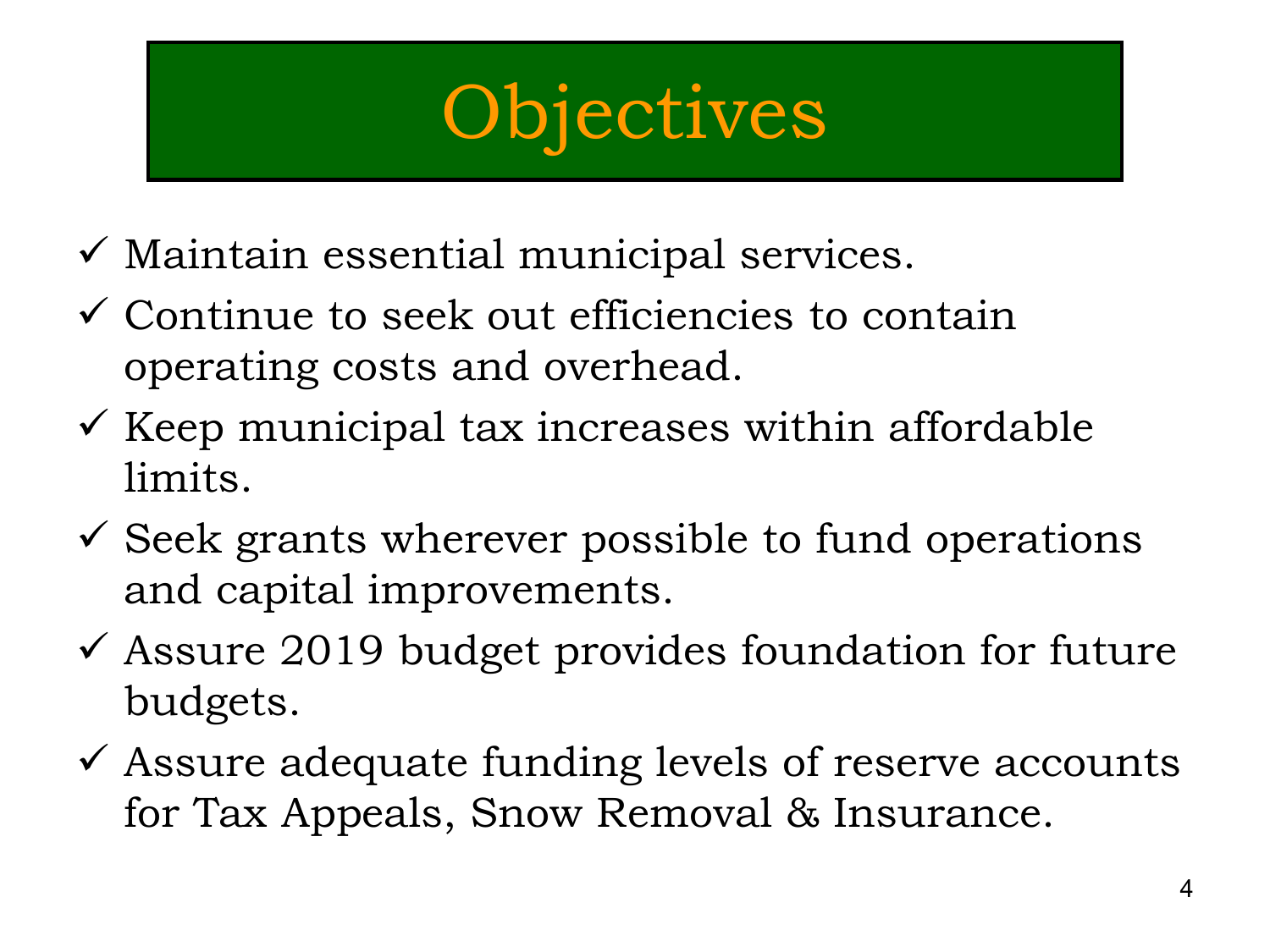#### 2018 - 2019 Savings & Revenue Enhancements

- Continuing revenues from Shared Services agreement with Summit for Wastewater services -  $$150,000 +/-$
- Continuing Revenues for Police Escrow Fees  $$100,000 +/-$
- $\checkmark$  Continuing the savings from the Reverse Electricity Auction and Natural gas with recent auctions to assure continued savings for next year.
- $\checkmark$  Moved Interest on Investments \$100,000 and Hotel Occupancy Tax \$60,000 to Anticipated Revenues from Unanticipated Revenues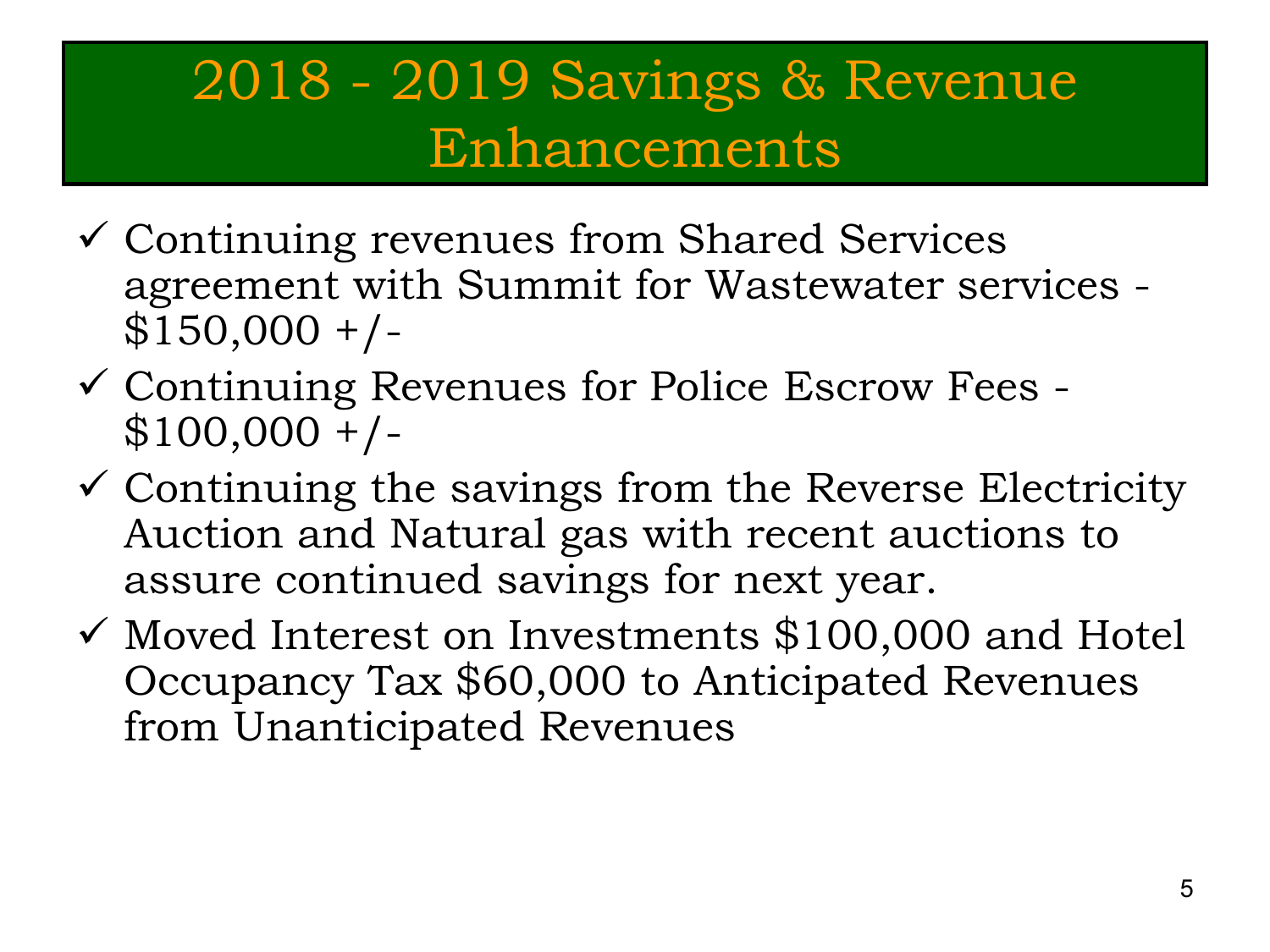#### Shared Services

 $\checkmark$  Shared Dispatch Center operational providing high levels of efficiency and professionalism generating about \$65,000 in revenue.

- Continuing agreement with Berkeley Heights to provide all services related to their Municipal Court. \$92,000.
- Continuing agreement with Summit to provide all services related to their Municipal Court. \$220,000.
- Continued Agreement with Summit for wastewater pump station management services.  $$150,000 + / -$ .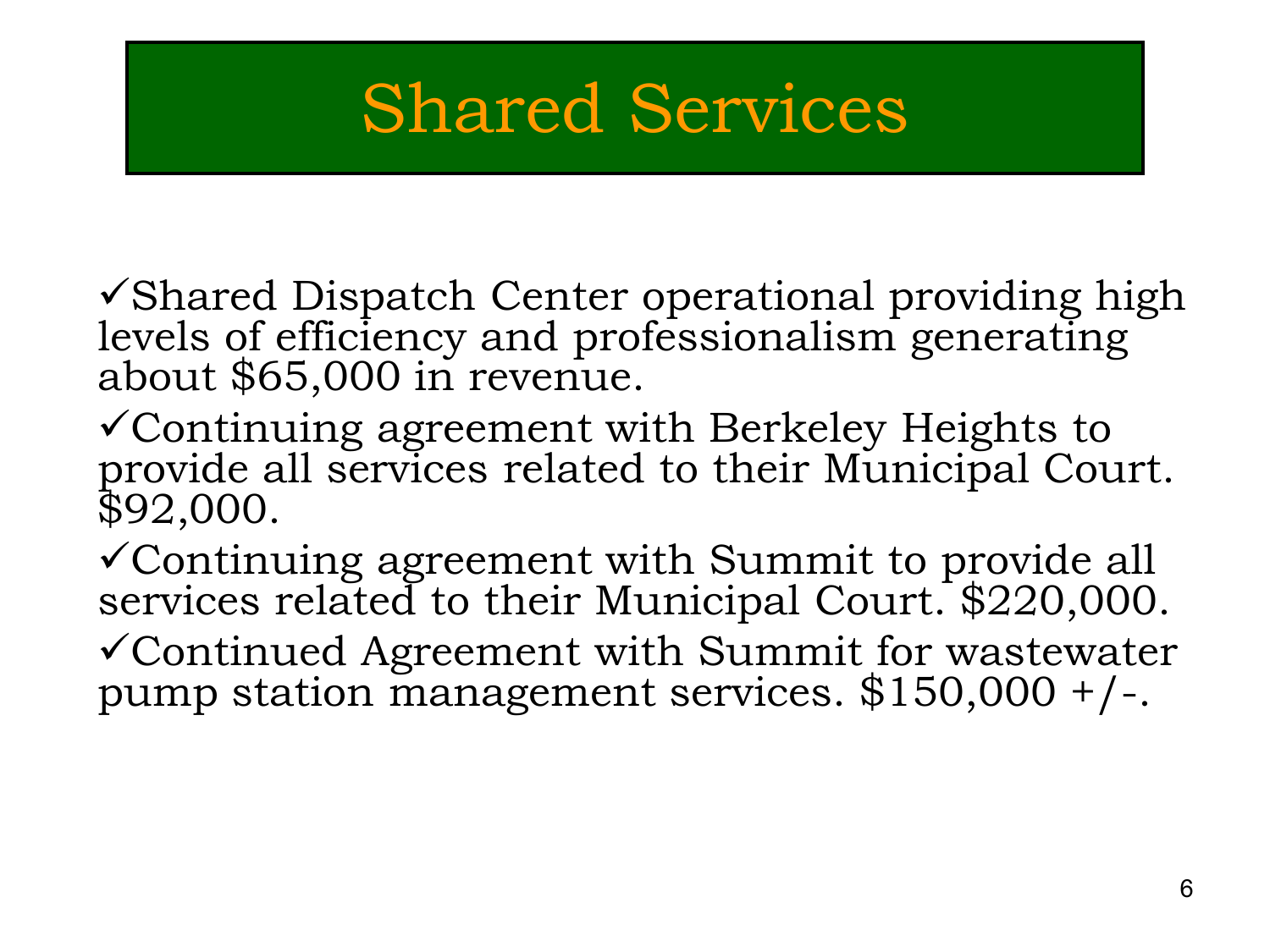## Municipal Tax Comparison

including Library & Open Space Tax

| 20 Year Impact On Average Assessed Value |               |           |  |  |
|------------------------------------------|---------------|-----------|--|--|
| <b>Home</b>                              |               |           |  |  |
| <b>Avg. Assessed Value</b>               |               | \$282,000 |  |  |
| 2019 Tax                                 |               | \$2,947   |  |  |
| 1999 Tax                                 | $\mathbb{S}$  | 1,692     |  |  |
| 20 Year Tax Increase                     | $\mathcal{L}$ | 1,255     |  |  |
| 20 Yr. Avg. Annual Increase              |               | 63        |  |  |

| 1 Year Impact On Average Assessed Value |    |           |  |
|-----------------------------------------|----|-----------|--|
| Home                                    |    |           |  |
| Avg. Assessed Value                     |    | \$282,000 |  |
| 2019 Tax                                |    | \$2,947   |  |
| 2018 Tax                                |    | \$2,930   |  |
| 1 Year Tax Increase                     | S. |           |  |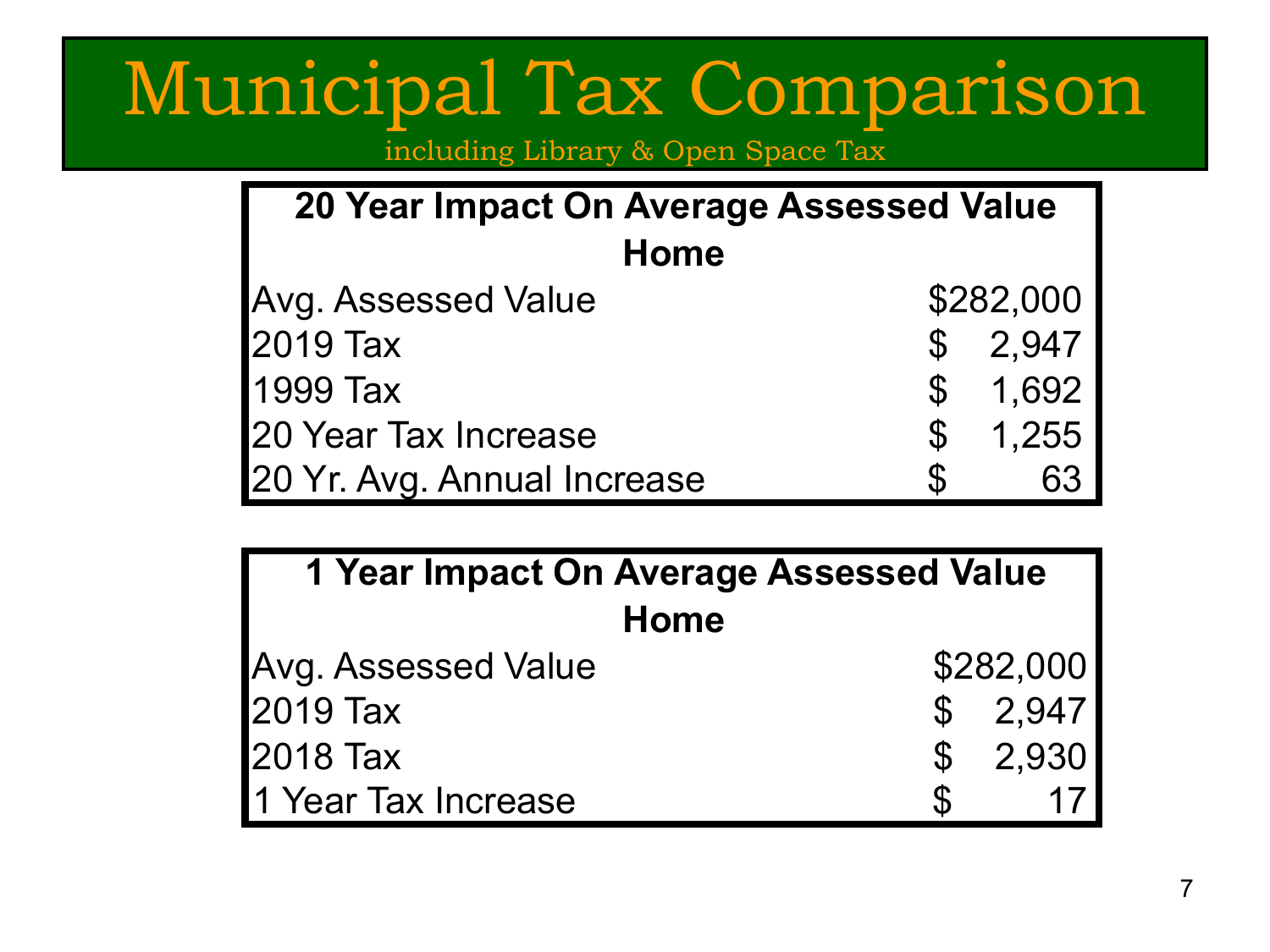## County Tax Comparison

including Open Space Tax

| 20 Year Impact On Average Assessed Value |                           |           |  |  |
|------------------------------------------|---------------------------|-----------|--|--|
| Home                                     |                           |           |  |  |
| <b>Avg. Assessed Value</b>               |                           | \$282,000 |  |  |
| 2019 Tax                                 | $\mathcal{C}$             | 2,988     |  |  |
| 1999 Tax                                 | $\boldsymbol{\mathsf{S}}$ | 1,297     |  |  |
| 20 Year Tax Increase                     |                           | 1,691     |  |  |
| 20 Yr. Avg. Annual Increase              | S.                        | 84        |  |  |

| 1 Year Impact On Average Assessed Value |           |  |  |
|-----------------------------------------|-----------|--|--|
| <b>Home</b>                             |           |  |  |
| Avg. Assessed Value                     | \$282,000 |  |  |
| 2019 Tax                                | \$2,988   |  |  |
| 2018 Tax                                | \$2,989   |  |  |
| 1 Year Tax Decrease                     | S         |  |  |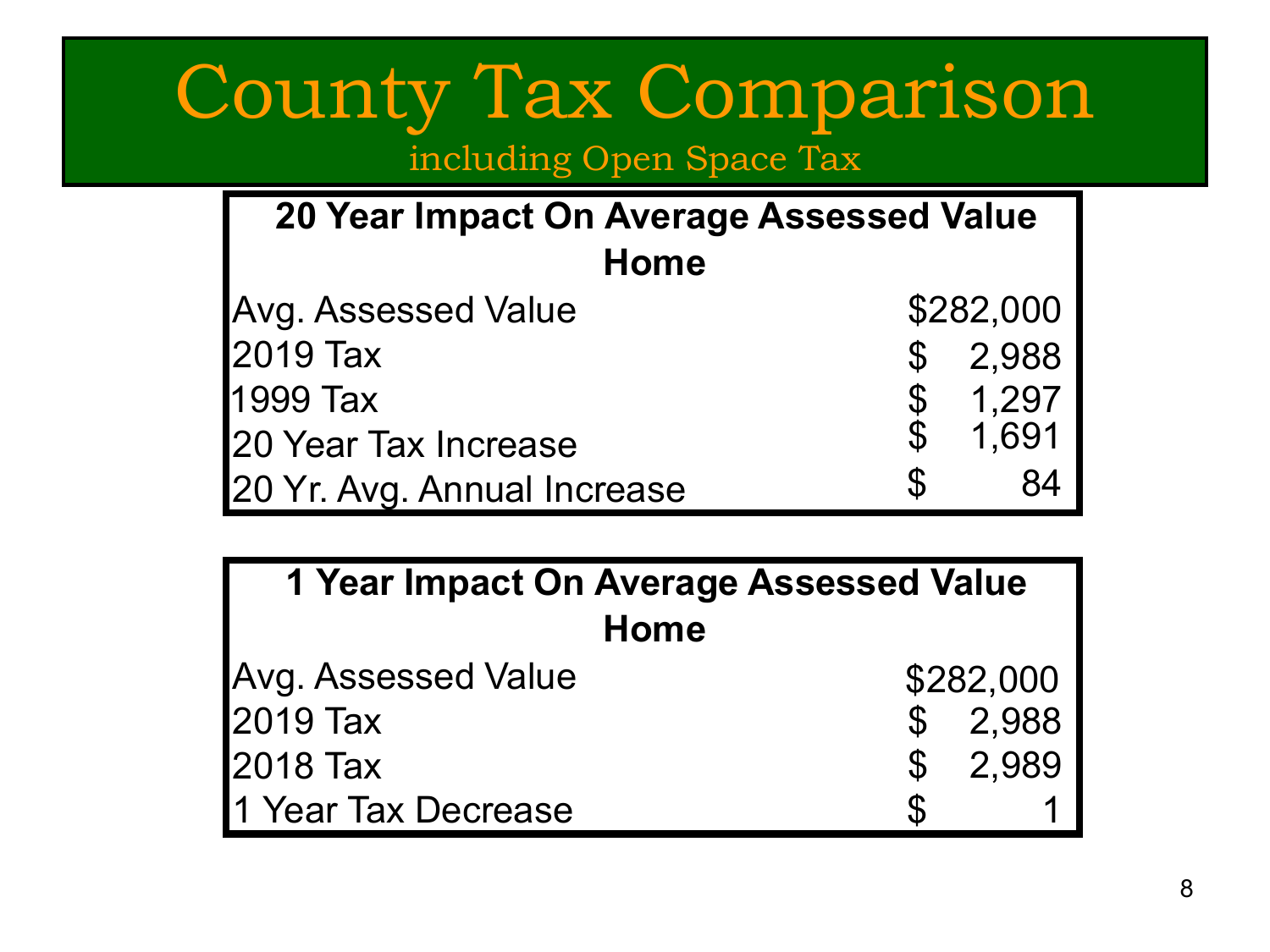# School Tax Comparison

| 20 Year Impact On Average Assessed Value |               |           |  |  |
|------------------------------------------|---------------|-----------|--|--|
| Home                                     |               |           |  |  |
| Avg. Assessed Value                      |               | \$282,000 |  |  |
| 2019 Tax                                 | $\mathbb S$   | 7,900     |  |  |
| 1999 Tax                                 |               | \$5,132   |  |  |
| 120 Year Tax Increase                    | $\mathcal{S}$ | 2,768     |  |  |
| 20 Yr. Avg. Annual Increase              |               | 138       |  |  |

| 1 Year Impact On Average Assessed Value |               |                  |  |  |
|-----------------------------------------|---------------|------------------|--|--|
| <b>Home</b>                             |               |                  |  |  |
| Avg. Assessed Value                     |               | \$282,000        |  |  |
| 2019 Tax                                |               | \$7,900          |  |  |
| 2018 Tax                                |               | \$7,744          |  |  |
| 1 Year Tax Increase                     | $\mathcal{S}$ | 1 <sub>0</sub> 1 |  |  |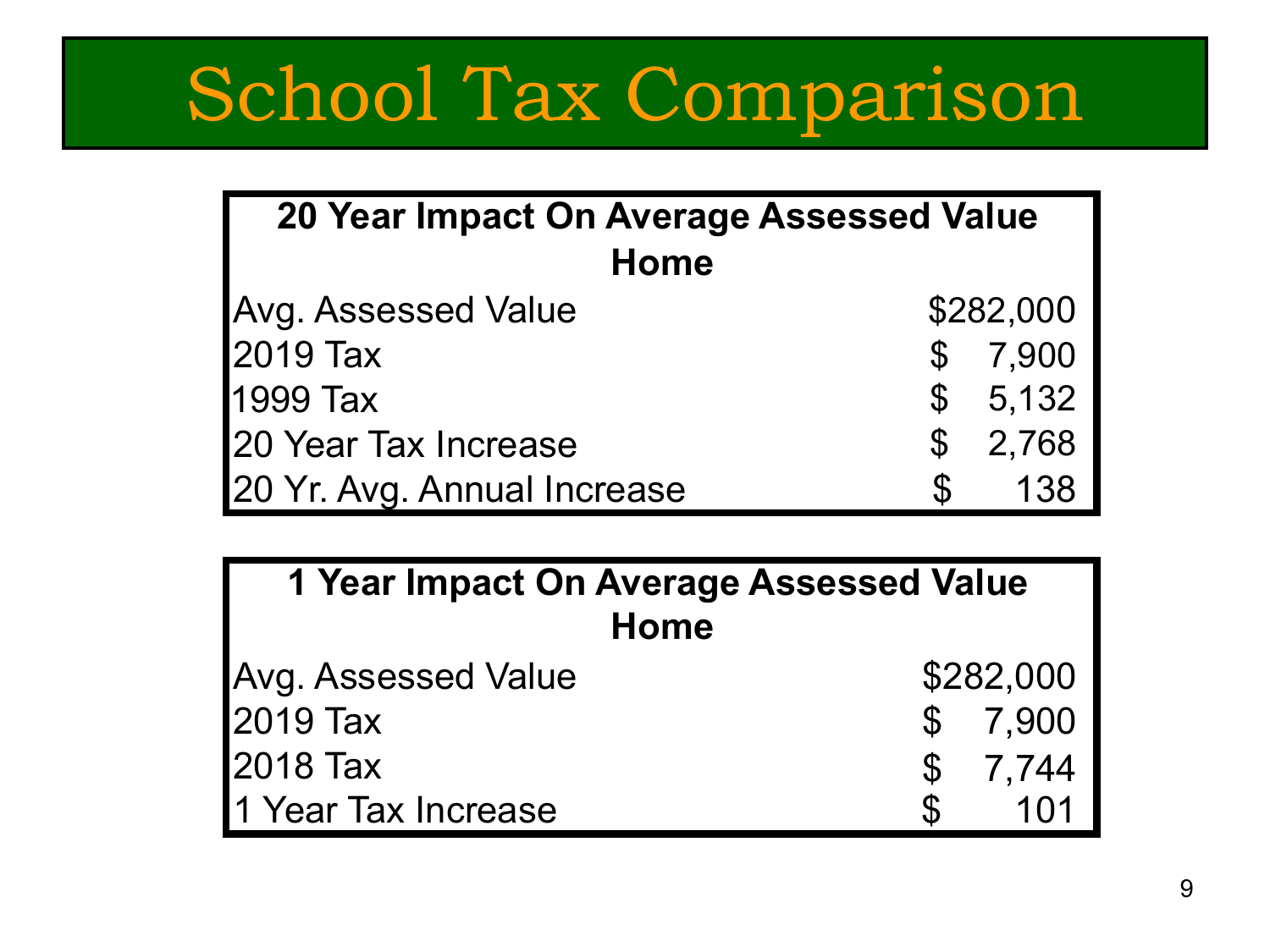# Total Tax Comparison

| 20 Year Impact On Average Assessed Value |              |           |  |  |
|------------------------------------------|--------------|-----------|--|--|
| Home                                     |              |           |  |  |
| <b>Avg. Assessed Value</b>               |              | \$282,000 |  |  |
| 2019 Tax                                 |              | \$13,835  |  |  |
| 1999 Tax                                 |              | \$6,712   |  |  |
| 20 Year Tax Increase                     |              | \$7,123   |  |  |
| 20 Yr. Avg. Annual Increase              | $\mathbb{S}$ | 356       |  |  |

| 1 Year Impact On Average Assessed Value |          |  |  |  |
|-----------------------------------------|----------|--|--|--|
| Home                                    |          |  |  |  |
| Avg. Assessed Value                     | \$282,00 |  |  |  |
| 2019 Tax                                | \$13,835 |  |  |  |
| 12018 Tax                               | \$13,663 |  |  |  |
| 1 Year Tax Increase                     | 117      |  |  |  |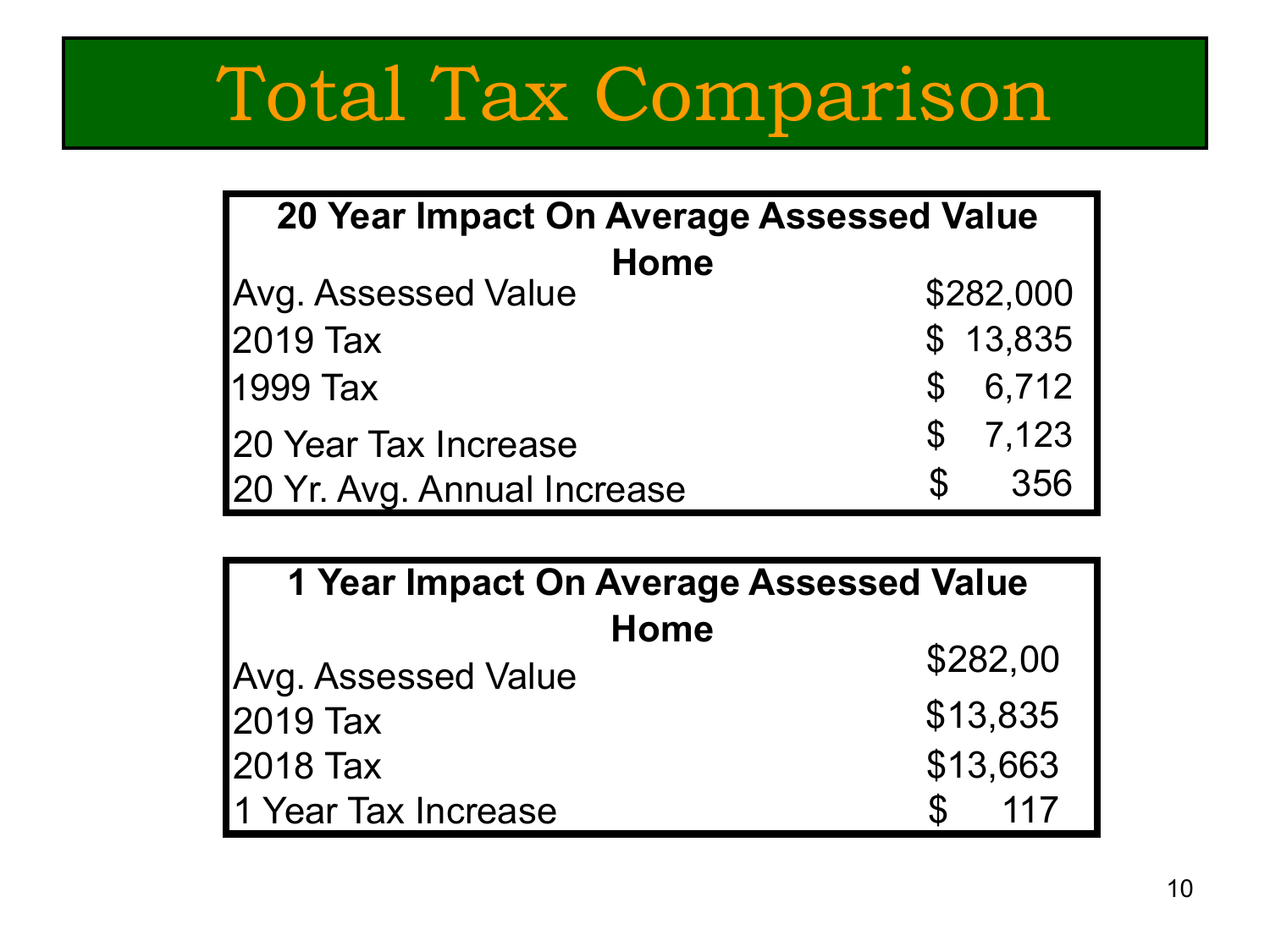#### APPROPRIATIONS SUMMARY

| <b>Description</b>                                 | 2018 Adopted Budget | 2019 Proposed Budget | Increase or (Decrease) From<br>2018 | Percentage  |
|----------------------------------------------------|---------------------|----------------------|-------------------------------------|-------------|
| <b>Public Safety</b>                               | 4,267,990           | 4,567,663            | 299,673                             | 7.02%       |
| Pension, Health Ins. &<br><b>Employee Benefits</b> | 2,956,695           | 3,116,686            | 159,991                             | 5.41%       |
| Infrastructure                                     | 2,690,425           | 2,686,540            | (3,885)                             | $-0.14%$    |
| <b>Tax Reserves</b>                                | 2,053,380           | 2,058,040            | 4,660                               | 0.23%       |
| <b>Public Works</b>                                | 1,883,350           | 1,913,050            | 29,700                              | 1.58%       |
| <b>General Government</b>                          | 2,009,000           | 2,084,150            | 75,150                              | 3.74%       |
| <b>Garbage Collection &amp;</b><br>Recycling       | 1,010,000           | 1,089,000            | 79,000                              | 7.82%       |
| Sewer Treatment &<br>Disposal                      | 1,319,500           | 1,357,950            | 38,450                              | 2.91%       |
| <b>Street Lights &amp; Utilities</b>               | 780,000             | 780,000              | $\pmb{0}$                           | 0.00%       |
| Land Use & Regulatory                              | 505,100             | 515,575              | 10,475                              | 2.07%       |
| <b>Community Activities &amp;</b><br>Events        | 370,450             | 389,450              | 19,000                              | 5.13%       |
| Insurance                                          | 535,000             | 555,000              | 20,000                              | 3.74%       |
| <b>Municipal Court</b>                             | 351,175             | 367,175              | 16,000                              | 4.56%       |
| <b>Public Health</b>                               | 141,475             | 147,475              | 6,000                               | 4.24%       |
| <b>Grants &amp; Donations</b>                      | 549,729             | 94,117               | (455, 611)                          | $-82.88%$   |
| <b>Total Budget</b><br>Appropriations              | 21,423,269          | 21,721,871           | 298,603                             | 1.39%       |
| <b>Municipal Library</b>                           | 898,786             | 934,372              | 35,586                              | 3.96%       |
| Municipal Open Space                               | 94,832              | 116,725              | 21,893                              | 23.09%      |
| <b>Total Municipal</b><br>Appropriations           | 22,416,887          | 22,772,968           | 356,082                             | 11<br>1.59% |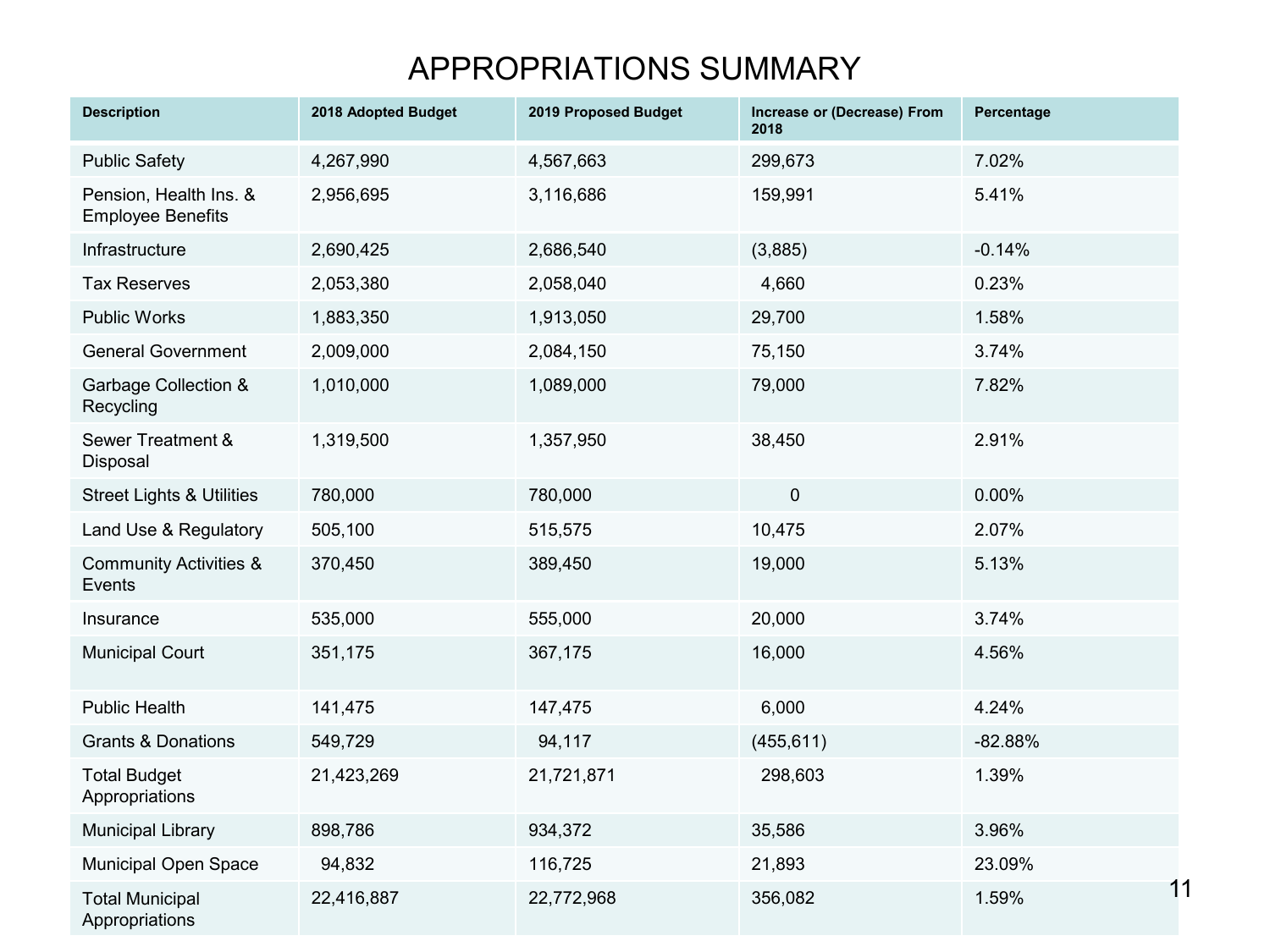#### New Providence 2018 Taxes Among the Lowest When Compared to Union County Peer Communities

| <b>Average Municipal Taxes</b> |                   |         |                | <b>Total</b>     |
|--------------------------------|-------------------|---------|----------------|------------------|
|                                | <b>Av Mun Txs</b> | Garbage | <b>Sewer</b>   | <b>Municipal</b> |
|                                |                   |         |                |                  |
| 1 Scotch Plains                | 1,848.00          | 520     | 250            | 2,618.00         |
| 2 Berkeley Heights             | 2,270.00          | 540     | $\overline{0}$ | 2,810.00         |
| <b>3 New Providence</b>        | 2,851.00          |         | $\overline{0}$ | 2,851.00         |
| 4 Cranford                     | 2,552.00          | 275     | 250            | 3,077.00         |
| 5 Westfield                    | 2,775.00          | 360     |                | 3,135.00         |
| 6 Mountainside                 | 3,005.00          | 180     | $\Omega$       | 3,185.00         |
| Springfield                    | 3,472.00          |         | $\Omega$       | 3,472.00         |
| 8 Summit                       | 3,487.00          |         | 247            | 3,734.00         |
|                                |                   |         |                |                  |
|                                |                   |         |                |                  |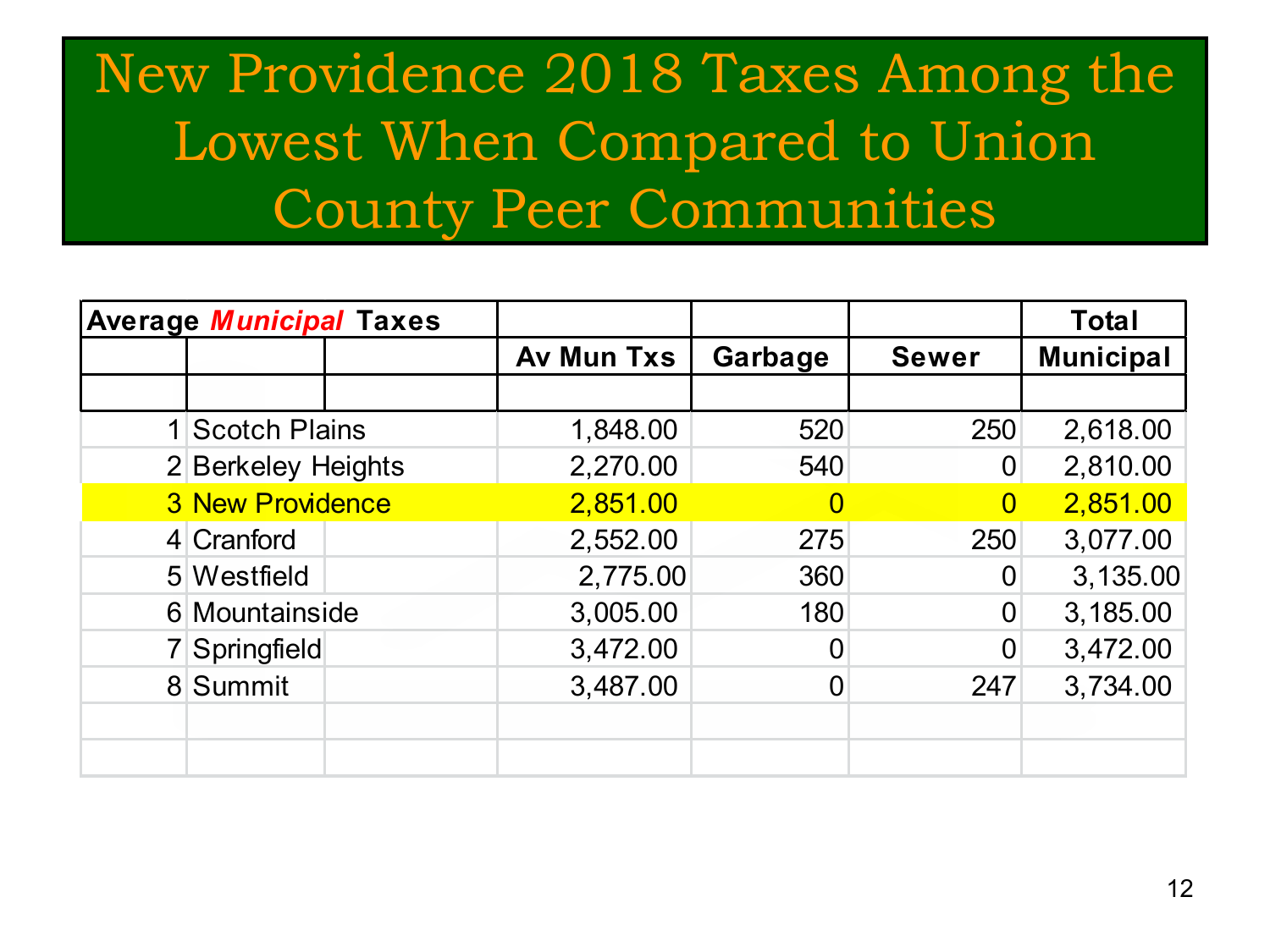#### Future Investment

The Mayor and Council will continue to invest in the Borough's future through initiatives such as:

- ►**Recreation Improvements: Tennis Courts, Improvements to Harmony Park**
- ►**Road Paving Projects – Union/Kline and Fairview Avenue**
- ►**Sidewalk Repairs and Installation of missing links of sidewalks, Pedestrian Safety Enhancements**
- ►**Library Roof Replacement**
- ►**Fire Department Facilities Upgrades**
- ►**Additional Video Surveillance equipment**
- ►**Rescue Squad Building HVAC Upgrades**
- ►**Municipal Center Bathroom Renovations**